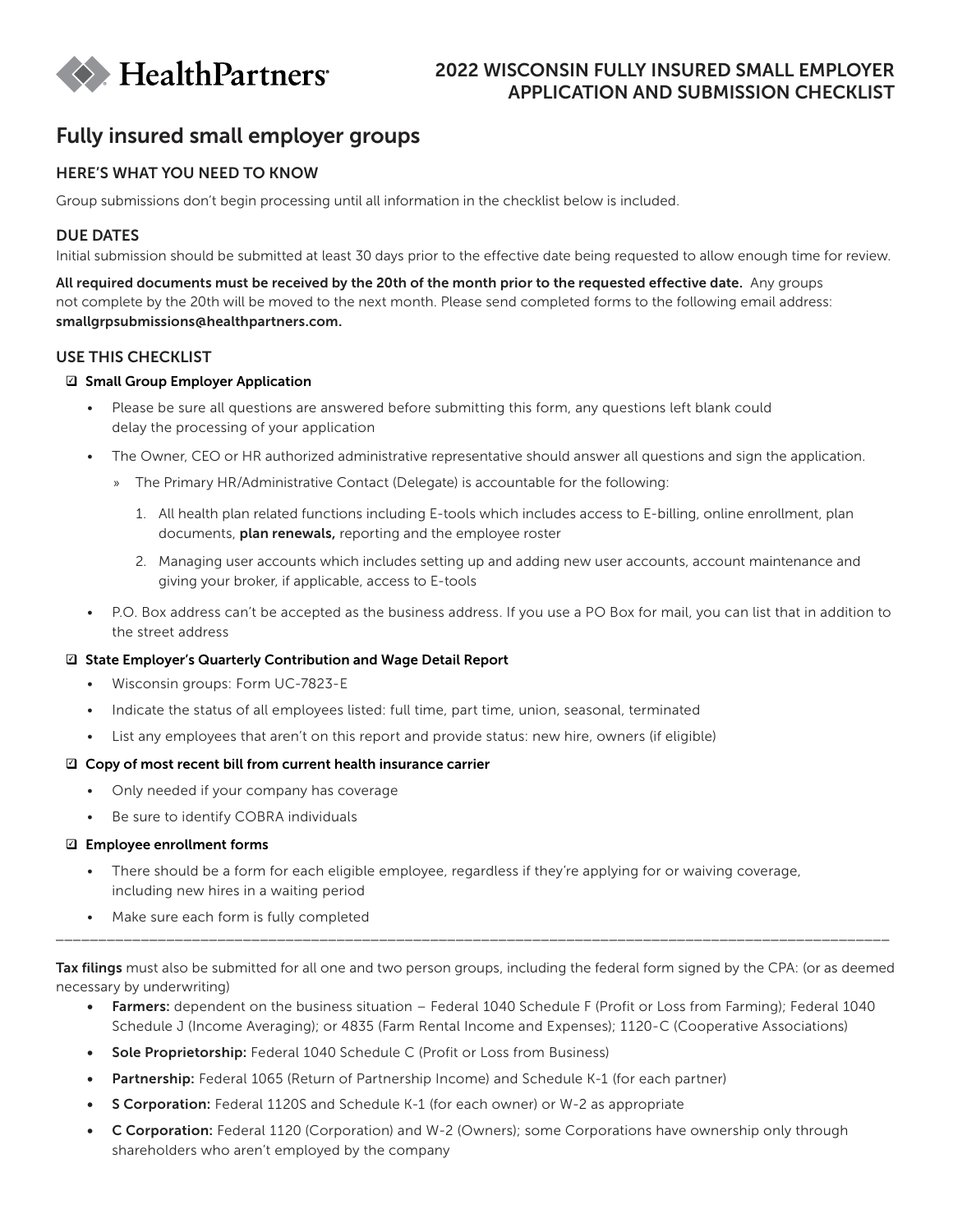# **2022 WISCONSIN FULLY INSURED SMALL EMPLOYER APPLICATION**

| Today's Date:<br>Requested Effective Date:                                                                                                                                                                                                                                                                                                                                                                   |      |
|--------------------------------------------------------------------------------------------------------------------------------------------------------------------------------------------------------------------------------------------------------------------------------------------------------------------------------------------------------------------------------------------------------------|------|
|                                                                                                                                                                                                                                                                                                                                                                                                              |      |
| Full Legal Group Name:<br>DBA (if applicable):                                                                                                                                                                                                                                                                                                                                                               |      |
| Sales Rep Name                                                                                                                                                                                                                                                                                                                                                                                               |      |
| Business Address (No PO Box):                                                                                                                                                                                                                                                                                                                                                                                |      |
| City, State, Zip:<br>County:                                                                                                                                                                                                                                                                                                                                                                                 |      |
| Phone:<br>Fax:<br>Industry Type:                                                                                                                                                                                                                                                                                                                                                                             |      |
| Federal Tax ID#:<br>Corporate Headquarters (City, State):                                                                                                                                                                                                                                                                                                                                                    |      |
| Primary HR/Administrative Contact (Delegate):<br>Title:                                                                                                                                                                                                                                                                                                                                                      |      |
| Email (required):                                                                                                                                                                                                                                                                                                                                                                                            |      |
| Secondary Contact name:<br>Title:                                                                                                                                                                                                                                                                                                                                                                            |      |
| Secondary Contact Email (required):                                                                                                                                                                                                                                                                                                                                                                          |      |
| $\bigcirc$ YES $\bigcirc$ NO 1. Is the Primary HR/Administrative contact an eligible employee? If NO, please explain:                                                                                                                                                                                                                                                                                        |      |
| $\bigcirc$ YES $\bigcirc$ NO 2. Is the Secondary Contact an eligible employee? If NO, please explain:                                                                                                                                                                                                                                                                                                        |      |
| 3. List owners and percent of ownership for each:                                                                                                                                                                                                                                                                                                                                                            |      |
| $\bigcirc$ YES $\bigcirc$ NO 4. Do owners work for the company?                                                                                                                                                                                                                                                                                                                                              |      |
| $\bigcirc$ YES $\bigcirc$ NO 5. Do owners meet eligibility criteria for coverage? If NO, please explain:                                                                                                                                                                                                                                                                                                     |      |
| $\bigcirc$ YES $\bigcirc$ NO 6. Do you have ownership in multiple corporations or are you a part of a wholly owned or partially owned subsidiary under the                                                                                                                                                                                                                                                   |      |
| provisions of the federal tax code regarding Controlled Groups (Title 26, Section 414)?<br>If YES, please provide the HealthPartners Controlled Group form, found on healthpartners.com/employer                                                                                                                                                                                                             |      |
|                                                                                                                                                                                                                                                                                                                                                                                                              |      |
| $\bigcirc$ YES $\bigcirc$ NO 8. Are you a Government Group, public entity or public school?                                                                                                                                                                                                                                                                                                                  |      |
| $\bigcirc$ YES $\bigcirc$ NO 9. Are you a church or religious group?                                                                                                                                                                                                                                                                                                                                         |      |
| ◯ ERISA ◯ Non- ERISA<br>10. Please check your ERISA status:                                                                                                                                                                                                                                                                                                                                                  |      |
| 11. Select type of Entity (we require ongoing payroll/wage and tax records for all W2 employees.<br>Please see page 1 for Tax filing information):<br>$\bigcirc$ S Corporation $\bigcirc$ C Corporation $\bigcirc$ Sole Proprietorship $\bigcirc$ Partnership $\bigcirc$ Non-Profit                                                                                                                          |      |
| 12. Number of years in business? ___________                                                                                                                                                                                                                                                                                                                                                                 |      |
| <b>B. GROUP SIZE VERIFICATION INFORMATION</b>                                                                                                                                                                                                                                                                                                                                                                |      |
|                                                                                                                                                                                                                                                                                                                                                                                                              |      |
| Using the table below, enter the total number of employees (EEs) who worked each month during the calendar year. Complete as many months<br>as able, starting with January. Follow these guidelines:<br>Include owners working at the company, temporary, seasonal, union, full-time and part-time employees, including furloughed<br>employees if the employer maintained contributions during the furlough |      |
| Include employees for all Controlled Groups (as of the Controlled Group status effective date)<br>$\bullet$                                                                                                                                                                                                                                                                                                  |      |
| Do NOT include contracted, COBRA or retirees<br>$\bullet$                                                                                                                                                                                                                                                                                                                                                    |      |
| Feb<br>Jul<br>Jan<br>Mar<br>Apr<br>Jun<br>Sep<br>Oct<br>Nov<br>May<br>Aug                                                                                                                                                                                                                                                                                                                                    | Dec  |
| Month<br>2021<br>2021<br>2021<br>2021<br>2021<br>2021<br>2021<br>2021<br>2021<br>2021<br>2021                                                                                                                                                                                                                                                                                                                | 2021 |
| Total<br>EEs                                                                                                                                                                                                                                                                                                                                                                                                 |      |
|                                                                                                                                                                                                                                                                                                                                                                                                              |      |
| 1. On average, how many employees did this Organization employ from January through December 2021 (Total employees/number of months)?                                                                                                                                                                                                                                                                        |      |
|                                                                                                                                                                                                                                                                                                                                                                                                              |      |

\_\_\_\_\_\_\_\_\_\_\_\_\_\_\_\_\_\_ 3. How many employees reside outside of Wisconsin? (Submit Quarterly Wage for each state)

4. What is the current total number of employees (full/part time for the entire family of companies) for your company? Based on the following definition:

Medicare Secondary Payer rules apply to employer group health plans with 20 or more employees for each working day in at least 20 weeks in either the current or the preceding calendar year.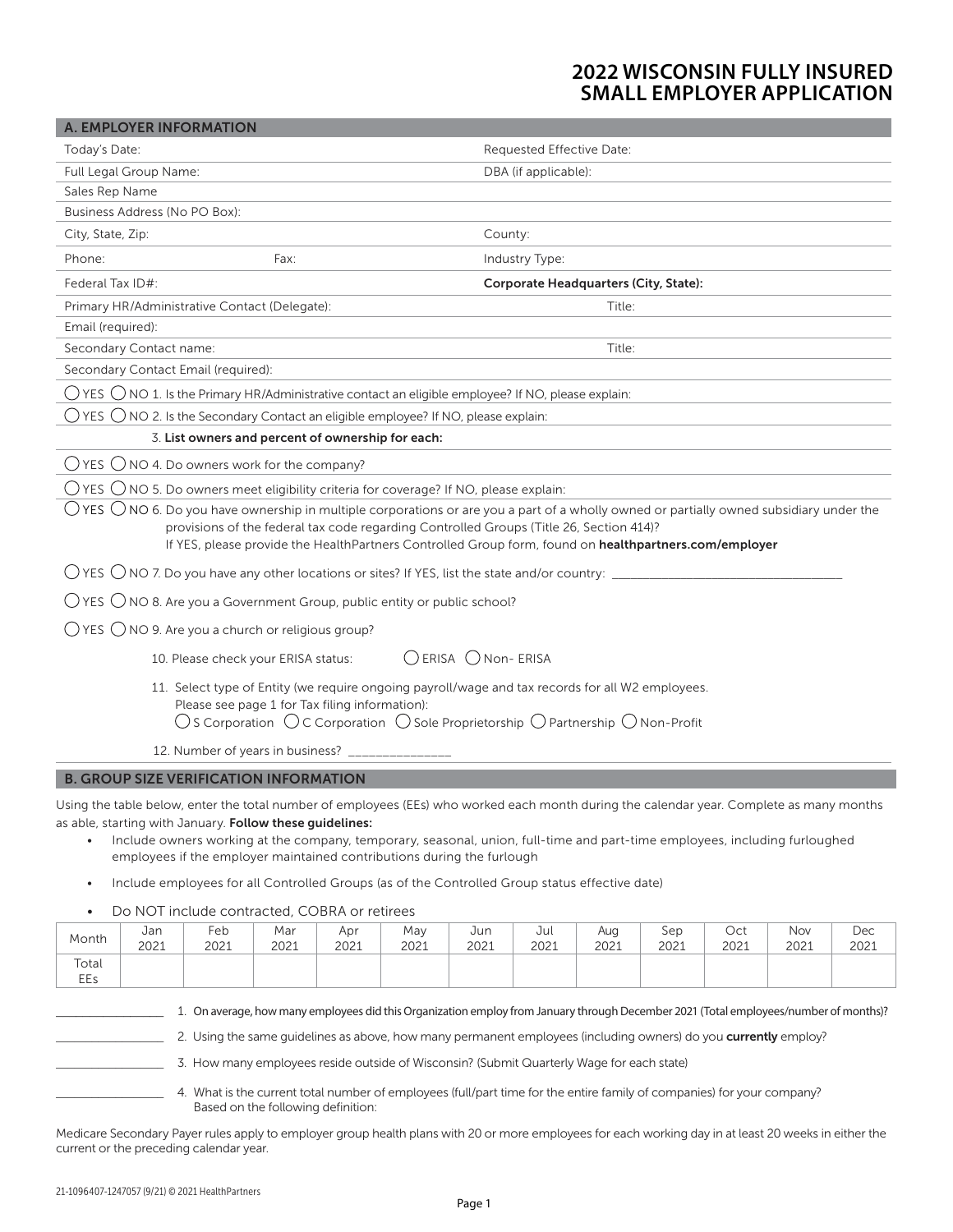|                            | <b>C. PARTICIPATION / EMPLOYEE ELIGIBILITY</b>                                                                                              |                                                                                                                                                                                                                                                               |  |  |  |  |  |
|----------------------------|---------------------------------------------------------------------------------------------------------------------------------------------|---------------------------------------------------------------------------------------------------------------------------------------------------------------------------------------------------------------------------------------------------------------|--|--|--|--|--|
|                            | their dependents)                                                                                                                           | 1. How many hours must an employee work to be eligible for coverage? (Employers must apply the same hourly requirement for all<br>permanent employees. Employers must offer coverage to all permanent employees working at least 30 hours per week as well as |  |  |  |  |  |
|                            | 2. Total number of eligible employees?                                                                                                      |                                                                                                                                                                                                                                                               |  |  |  |  |  |
|                            | 3. Total number of employees that are taking medical coverage?                                                                              |                                                                                                                                                                                                                                                               |  |  |  |  |  |
|                            | 4. Total number of employees that are waiving coverage?                                                                                     |                                                                                                                                                                                                                                                               |  |  |  |  |  |
|                            | requirements. (application/waiver required and add their names to the wage report)?                                                         | 5. Total number of new hires in their waiting period and /or those not on the wage & tax statement that meet the eligibility                                                                                                                                  |  |  |  |  |  |
|                            | 6. Number of individuals on COBRA (application required $\theta$ indicate on bill)?                                                         |                                                                                                                                                                                                                                                               |  |  |  |  |  |
|                            | 7. What is the employer medical contribution? Must be a minimum of 50% of each employee's premium.                                          |                                                                                                                                                                                                                                                               |  |  |  |  |  |
| $OYES$ $ONO$               |                                                                                                                                             | 8. Are retirees eligible for coverage? If YES, please define                                                                                                                                                                                                  |  |  |  |  |  |
| ()yes ()no                 | 9. Does this organization intend to offer domestic partner coverage?                                                                        |                                                                                                                                                                                                                                                               |  |  |  |  |  |
| Select One                 | 10. Waiting Period for New Employees:<br>$\bigcirc$ First of the month following 30 days<br>$\bigcirc$ First of the month following 60 days | $\bigcirc$ 90 days following hire date (maximum allowed)<br>() Date of hire                                                                                                                                                                                   |  |  |  |  |  |
| $OYES$ $ONO$               | 11. Is the waiting period waived for rehires? If yes, the rehire waiting period is:<br>$\bigcirc$ Date of hire<br>() Other*:                | <u> 1980 - Jan Barbara Barbara, maska kardinal (</u><br>*(ie: first of the month following date of rehire, one month following date of rehire)                                                                                                                |  |  |  |  |  |
| <b>D. CURRENT CARRIER</b>  |                                                                                                                                             |                                                                                                                                                                                                                                                               |  |  |  |  |  |
|                            | 1. Type of coverage: $\bigcirc$ Group $\bigcirc$ Individual                                                                                 |                                                                                                                                                                                                                                                               |  |  |  |  |  |
|                            |                                                                                                                                             |                                                                                                                                                                                                                                                               |  |  |  |  |  |
| 3. Current DENTAL Carrier: |                                                                                                                                             |                                                                                                                                                                                                                                                               |  |  |  |  |  |
|                            | <b>E. MEDICAL PRODUCT SELECTION</b>                                                                                                         | Products effective 1/1/2022-12/31/2022                                                                                                                                                                                                                        |  |  |  |  |  |

### 1. Benefit Administration:  $\bigcirc$  Plan Year  $\bigcirc$  Calendar Year

(If offering more than one product, benefit administration must match.)

#### All HealthPartners small employer medical plans include an ACA compliant embedded pediatric dental benefit.

#### 2. Select plan(s) and network(s)

• Employers with 2-5 enrolled employees may offer one plan. Employers with 6-9 enrolled employees may offer up to two plans. Employers with 10-50 enrolled employees may offer up to three plans.

• Platinum plans cannot be offered next to Bronze plans.

• Embedded and non-embedded HSA plans may be offered alongside each other. This includes HSA Plus plans.

| <b>Plans</b>          |          | <b>Metal Level</b> | Open Access |
|-----------------------|----------|--------------------|-------------|
| Copay-<br>Coinsurance | $25-90$  |                    |             |
|                       | 500-25   | Platinum           |             |
|                       | 500-45   | Gold               |             |
| Deductible-Copay      | 1000-45  | Gold               |             |
|                       | 2000-50  | Gold               |             |
|                       | 3500-60  | Gold               |             |
|                       | 5000-65  | Silver             |             |
|                       | 1000-70  | Gold               |             |
|                       | 2000-70  | Gold               |             |
| Three for Free        | 3500-70  | Silver             |             |
|                       | 5000-70  | Silver             |             |
|                       | 2500-100 | Gold               |             |
| <b>HSA</b>            | 4100-100 | Silver             |             |

| Plans                       |          | <b>Metal Level</b> | Open Acess |
|-----------------------------|----------|--------------------|------------|
|                             | 3000-100 | Gold               |            |
| <b>HSA Embedded</b>         | 4300-100 | Silver             |            |
|                             | 5750-100 | Silver             |            |
|                             | 6850-100 | <b>Bronze</b>      |            |
| <b>HSA Plus</b>             | 2500-100 | Gold               |            |
| <b>HSA Plus</b><br>Embedded | 3000-100 | Gold               |            |
|                             | 4550-100 | Silver             |            |
|                             | 6500-100 | Silver             |            |
|                             | 3000-70  | Silver             |            |
|                             | 5500-70  | Silver             |            |
| <b>HRA Embedded</b>         | 6850-100 | <b>Bronze</b>      |            |
|                             | 8400-100 | <b>Bronze</b>      |            |